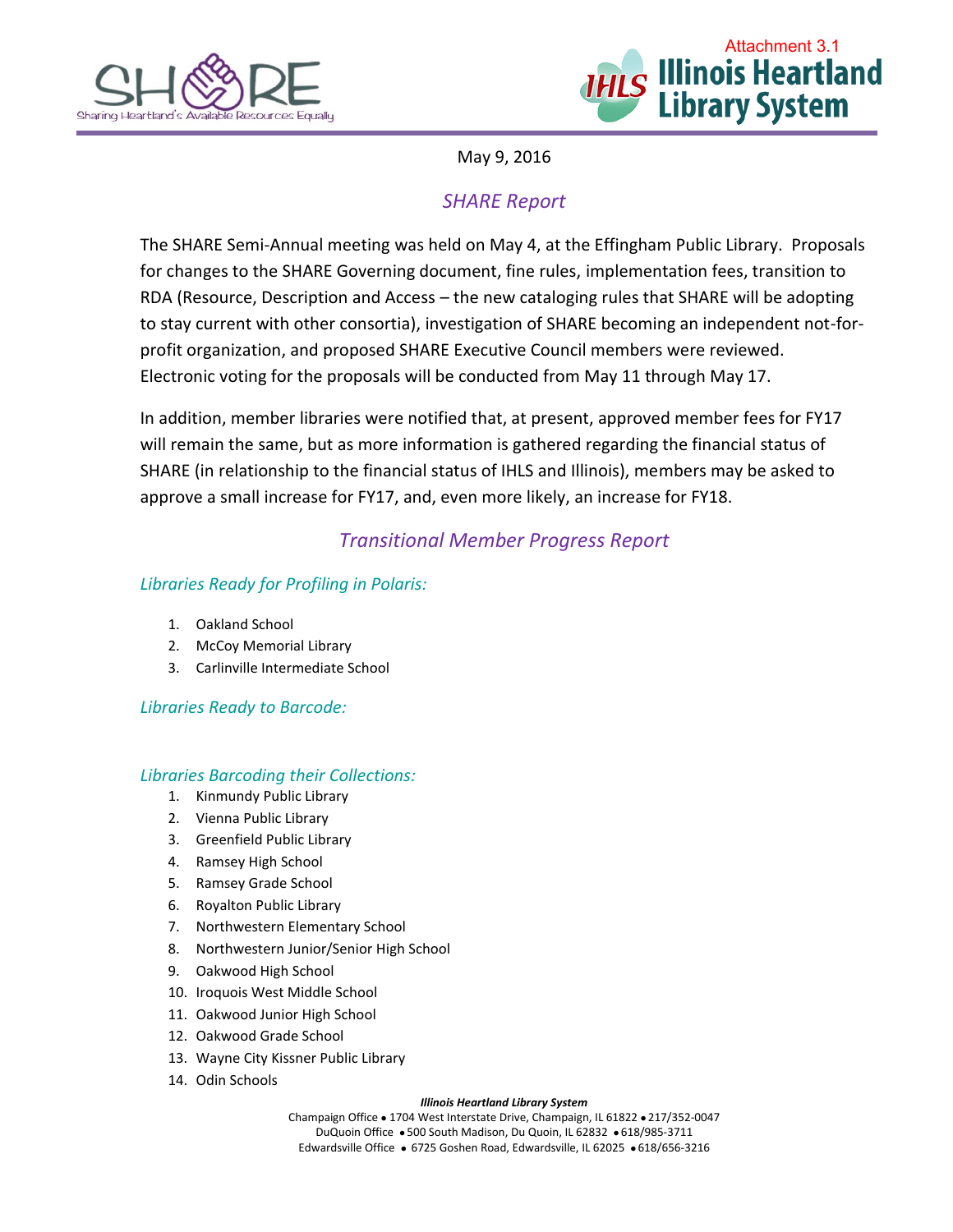- 15. Sesser Public Library
- 16. Hoopeston Area High School
- 17. Hoopeston Area Middle School
- 18. Maple Grade School
- 19. John Greer Grade School
- 20. Honeywell Grade School
- 21. Coulterville Public Library
- 22. Girard Public Library
- 23. Galatia Public Library
- 24. Christopher Public Library
- 25. Nokomis Public Library
- 26. Milford High School
- 27. Newton Elementary School
- 28. Newton Community High School
- 29. Carrollton Public Library
- 30. Iroquois West High School
- 31. Dongola Public Library
- 32. Golconda Public Library
- 33. Auburn Public Library
- 34. Vance Township Public Library
- 35. Sidell Public Library

#### *Libraries Live on Polaris:*

- 1. Pope County High School (going live in August, 2016)
- 2. Pope County Elementary School (going live in August, 2016)
- 3. Joseph Arthur Middle School (going live in August, 2016)
- 4. Central Elementary School (going live August, 2016)
- 5. Patoka Public Library
- 6. Morthland College
- 7. Mt. Olive Public Library
- 8. Rosiclare Public Library
- 9. Marissa Public Library
- 10. Wesclin Middle School
- 11. Wesclin High School
- 12. Shawneetown Public Library
- 13. Lincoln Elementary School
- 14. Douglas Elementary School
- 15. Clinton Elementary School
- 16. Clinton Junior High School
- 17. Clinton High School
- 18. Johnston City High School
- 19. Dupo High School
- 20. Atwood-Hammond Elementary School
- 21. Gibault Catholic High School
- 22. Selmaville School
- 23. Litchfield Middle/High School
- 24. Highland High School
- 25. White Hall Public Library
- 26. Brighton North Elementary School
- 27. Dieterich Schools
- 28. Doyle Public Library